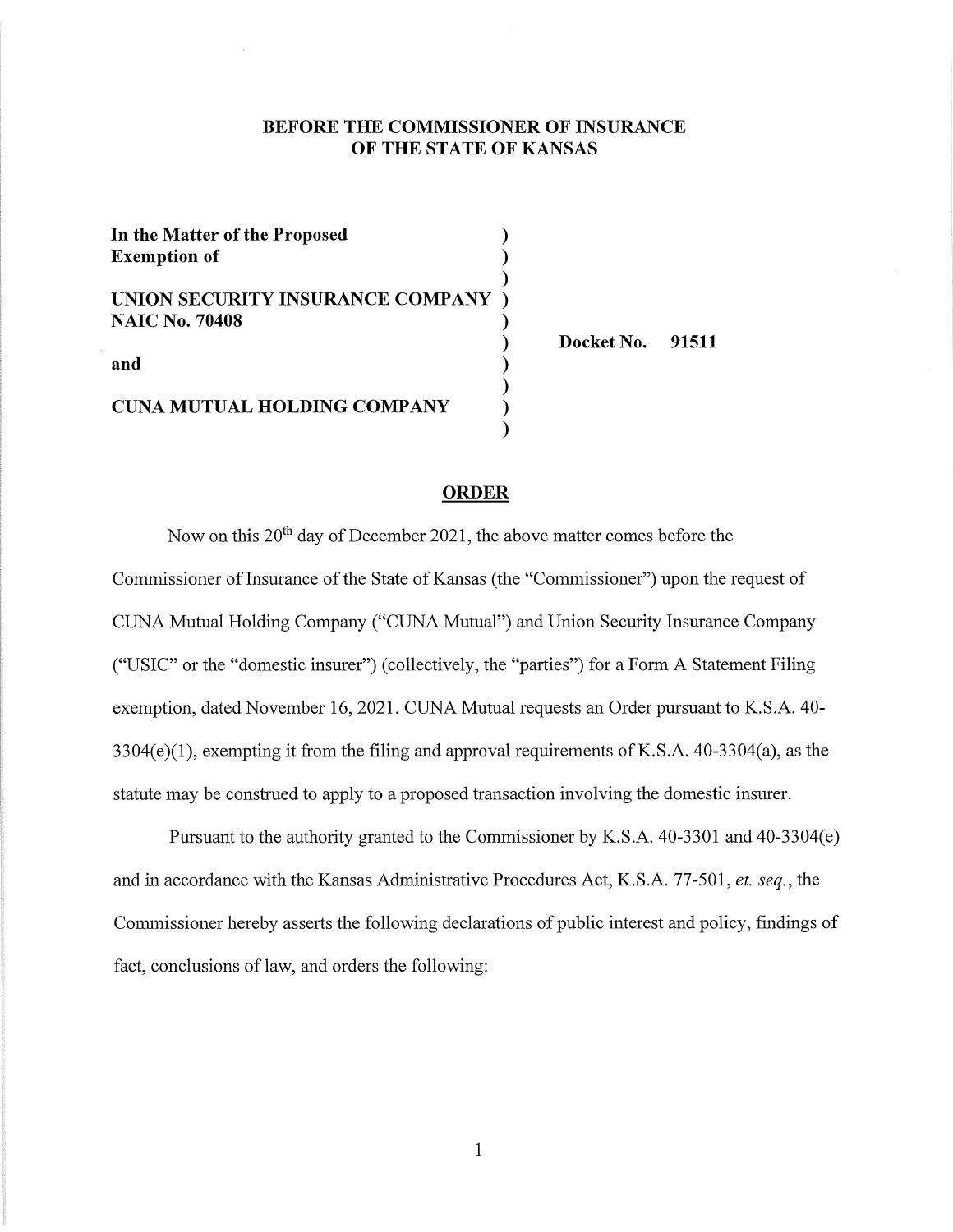### **DECLARATION OF PUBLIC INTEREST AND POLICY**

The Commissioner has the general supervision, control, and regulation of corporations, companies, associates, societies, exchanges, partnerships, or persons authorized to transact the business of insurance, indemnity, or surety ship in this state. The following statements of fact and conclusions of law are made with the intent to promote the policies and objectives enumerated in K.S.A. 40-3301.

#### **FINDINGS OF FACT**

The findings of fact and conclusions stated herein are based upon the statements made by CUNA Mutual.

- 1. CUNA Mutual requested an exemption, pursuant to K.S.A. 40-3304(e), from the prior approval requirements of the Kansas Insurance Holding Companies Act, specifically the requirements outlined in K.S.A. 40-3304(a).
- 2. USIC is domiciled in Kansas, with its statutory home office address in Topeka, Kansas.
- 3. CUNA Mutual is the current designated ultimate controlling person ("UCP") of USIC.
- 4. **Background** 
	- a. Currently, Preneed Holdings, LLC ("Preneed Holdings"), a Delaware limited liability company, owns 100% of the issued and outstanding capital stock of USIC.
	- b. CMFG Life Insurance Company ("CMFG Life"), an Iowa stock life and accident  $&$  health insurance company, currently owns 100% of the outstanding equity interests in Preneed Holdings, and thereby indirectly controls 100% of the issued and outstanding capital stock of USIC.

2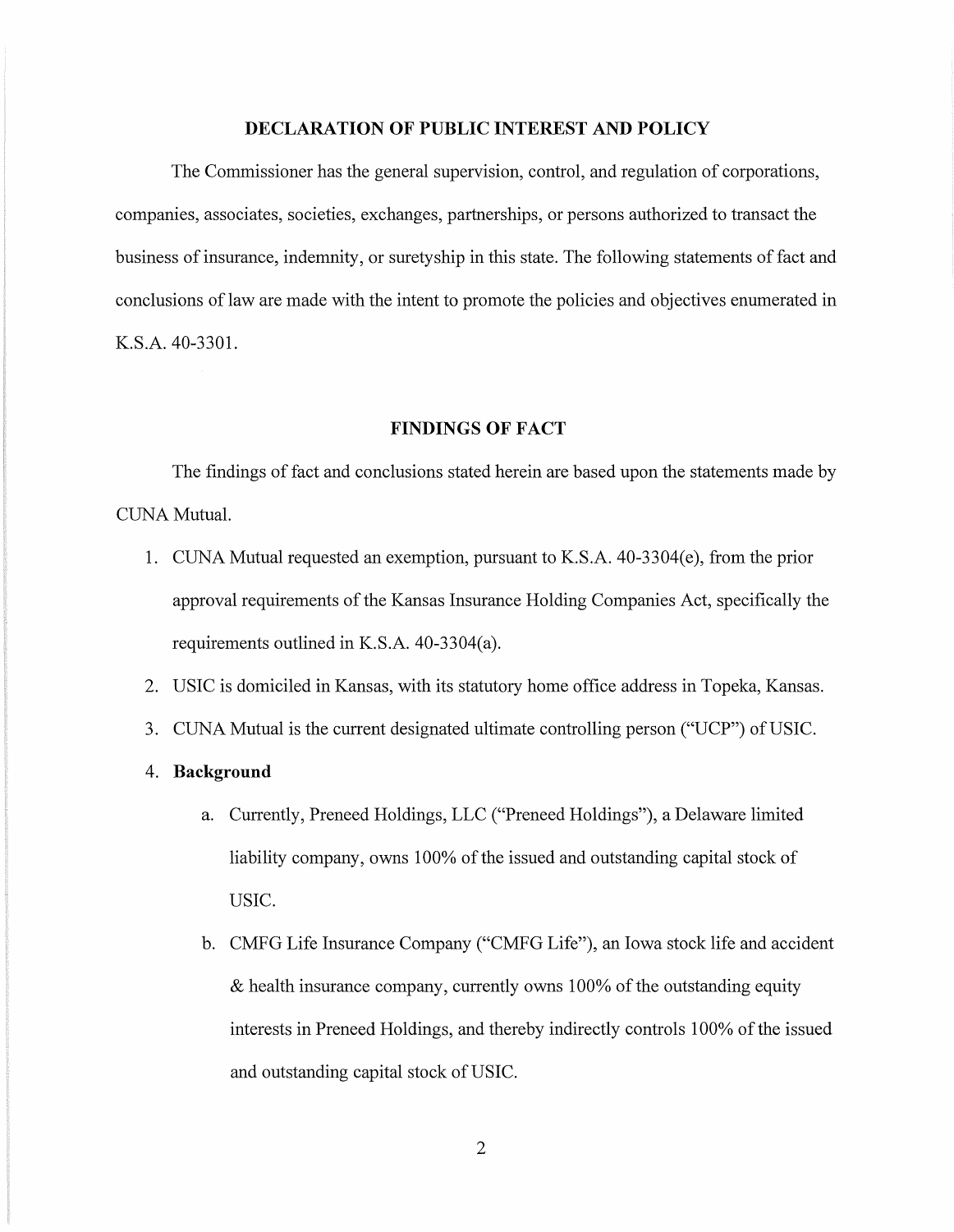c. CMFG Life is 100% owned by TruSage Financial Group, Inc., who is 100% owned by CUNA Mutual, the UCP of this holding company system.

#### 5. **Proposed Transaction**

- a. CMFG Life intends to restructure its control of USIC by dissolving Preneed Holdings.
- b. As a result of this dissolution, CMFG Life will receive and own 100% of the issued and outstanding capital stock of USIC directly through a liquidating distribution (the "Dissolution").
- 6. As a result of the proposed Dissolution, CMFG Life will directly own and exercise all voting rights in the governance of USIC.
- 7. Post-Dissolution, CUNA Mutual will remain the ultimate controlling person of USIC.

#### **APPLICABLE LAW**

8. The Commissioner has jurisdiction over this matter pursuant to K.S.A. 40-103 and

K.S.A. 40-3301, *et seq.* 

9. K.S.A. 40-3304(a)(l) provides:

"No person other than the issuer shall make a tender offer for or a request or invitation for tenders of, or enter into any agreement to exchange securities or, seek to acquire, or acquire, in the open market or otherwise, any voting security of a domestic insurer if, after the consummation thereof, such person would, directly or indirectly, or by conversion or by exercise of any right to acquire, be in control of such insurer, and no person shall enter into an agreement to merge with or otherwise to acquire control of a domestic insurer or any person controlling a domestic insurer unless, at the time any such offer, request, or invitation is made or any such agreement is entered into, or prior to the acquisition of such securities if no offer or agreement is involved, such person has filed with the commissioner of insurance and has sent to such insurer, a statement containing the information required by this section and such offer, request, invitation, agreement or acquisition has been approved by the commissioner of insurance in the manner hereinafter prescribed. The requirements of this section shall not apply to the merger or consolidation of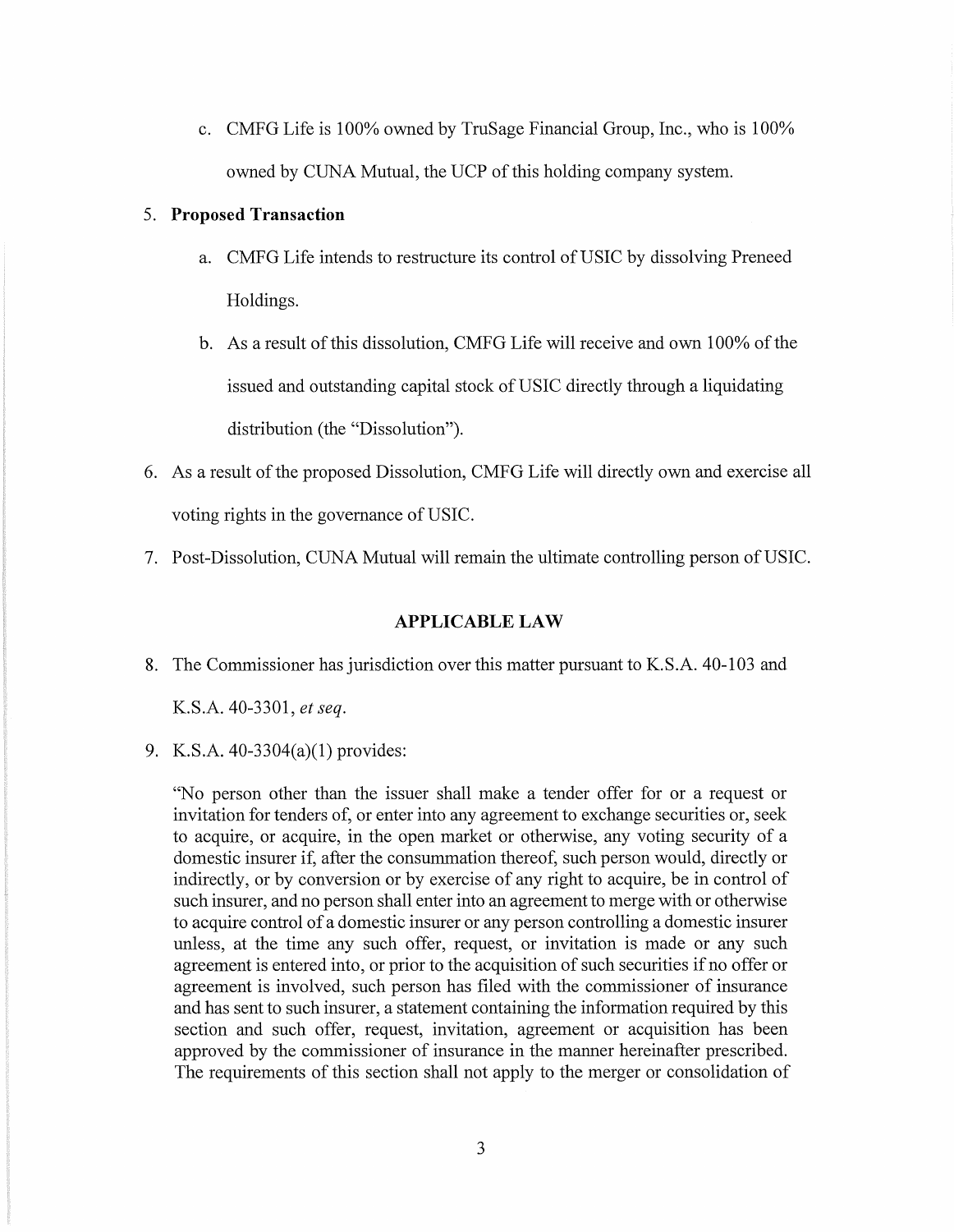those companies subject to the requirements of K.S.A. 40-507 and 40-1216 to 40- 1225, inclusive, and amendments thereto."

10. K.S.A. 40-3304(e) provides:

"The provisions of this section shall not apply to: "Any offer, request, invitation, agreement or acquisition which the commissioner of insurance by order shall exempt therefrom as: "(1) Not having been made or entered into for the purpose and not having the effect of changing or influencing the control of a domestic insurer; or "(2) as otherwise not comprehended within the purposes of this section."

#### **CONCLUSIONS OF LAW**

- 11. Representatives of the Financial Surveillance and Legal Divisions of the Department inspected and reviewed the contents of the request.
- 12. Based on the information enumerated in the Findings of Fact, contained in paragraphs 1-7 above, and the representations made by CUNA Mutual, the transaction is not made for the purpose of, and will not have the effect of, changing or influencing the control of the domestic company, USIC.

## **IT IS THEREFORE ORDERED BY THE COMMISSIONER OF INSURANCE THAT:**

- 1. The parties shall be exempt from the formal filing and approval requirements of K. S .A. 40-3304(a) as it may apply to the proposed transaction.
- 2. The parties shall continue to comply with the provisions and requirements of K.S.A. 40-3301 *et seq.* in the future.
- 3. The Commissioner retains jurisdiction over the subject matter of this proceeding and over the parties for the purpose of entering such further order or orders as may be deemed proper.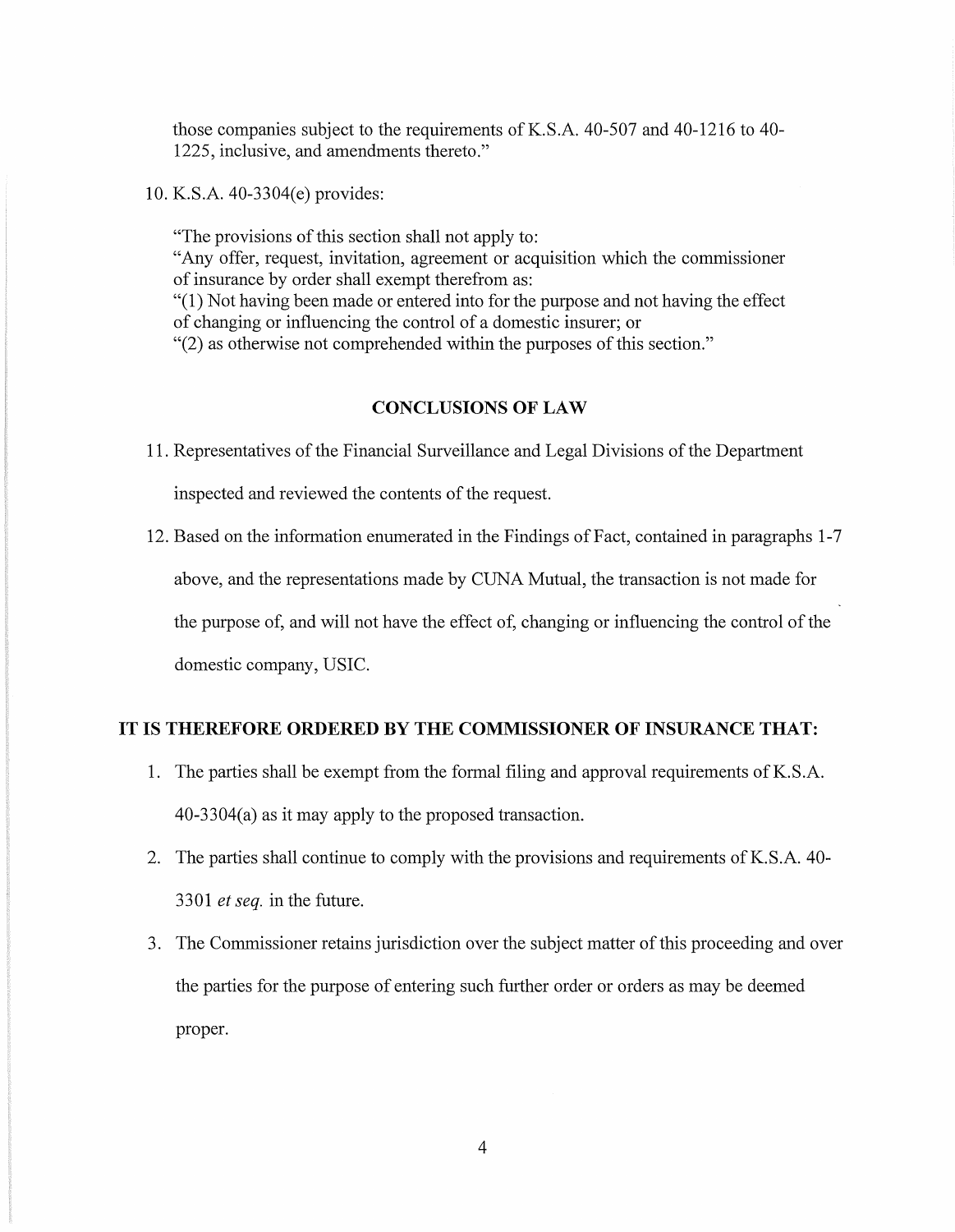#### **NOTICE OF RIGHTS**

This Final Order is effective upon service. Pursuant to K.S.A. 77-529, the Applicant may petition the Commissioner for reconsideration of this Final Order within fifteen (15) days after service of the Final Order. A petition for reconsideration must state the specific grounds upon which relief is requested. Additionally, a party to this agency proceeding may seek judicial review of this Final Order by filing a petition in the District Court, pursuant to K.S.A. 77-601, *et seq.* Reconsideration of this Final Order is not a prerequisite for judicial review. A petition for judicial review is not timely unless filed within thirty (30) days following the service of this Final Order, unless the Applicant petitions the Commissioner for reconsideration, in which case a petition for judicial review is not timely unless filed within thirty (30) days following service of an order rendered upon reconsideration, or an order denying the request for reconsideration. In the event the Applicant files a petition for judicial review, the agency officer to be served on behalf of the Department is:

> Justin McFarland, General Counsel Kansas Insurance Department 1300 SW Arrowhead Road Topeka, Kansas 66604

IT IS SO ORDERED THIS  $22$  DAY OF DECEMBER 2021, IN THE CITY OF TOPEKA, COUNTY OF SHAWNEE, STATE OF KANSAS.

Vichi pch

Vicki Schmidt Commissioner of Insurance

Approved by the Kansas Insurance Department Legal Division:

 $-$ and  $\mathcal{U}$ 

Lead Regulatory Counsel